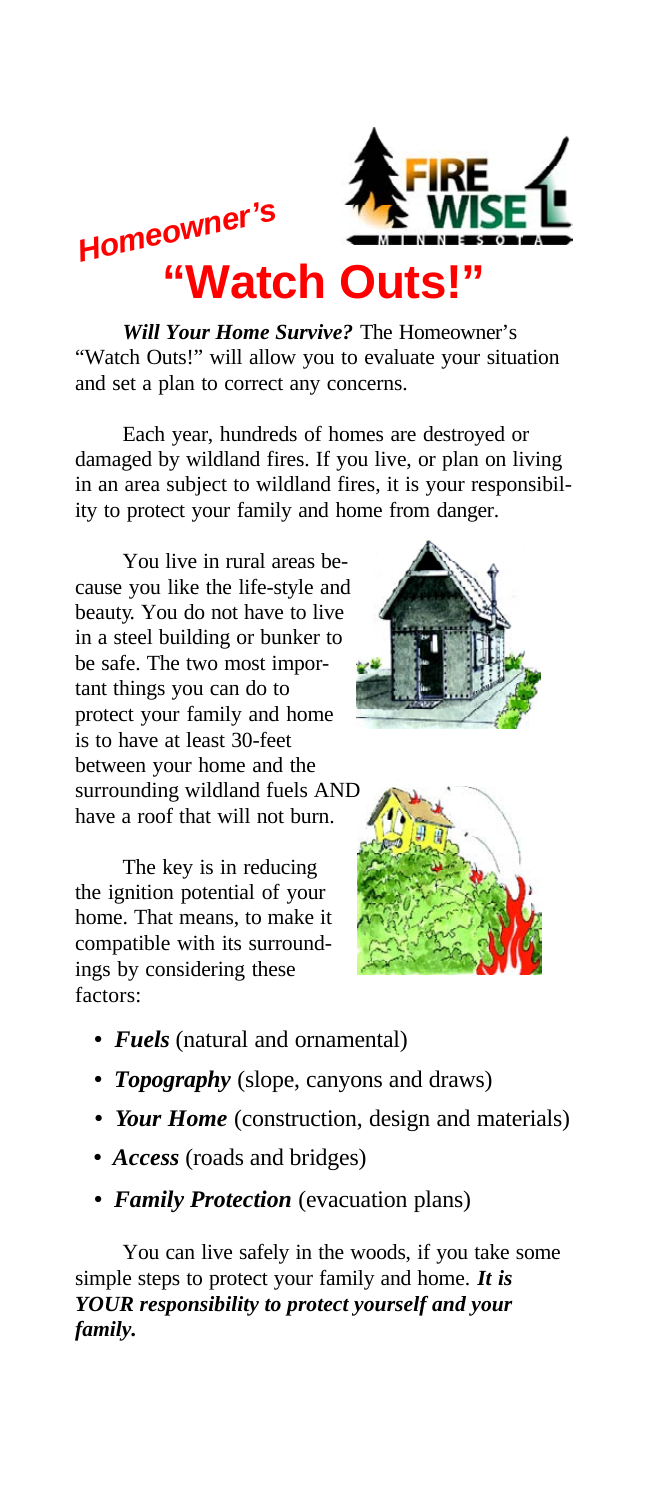# *FROM THE ACCESS ROAD*

*(1) The access road is not named or marked!*



*Concern*: If the road leading to your home is not identified, emergency services personnel will not be able to easily find it when you call for help.



**Solution:** Post a sign with the name of the road in reflective letters at a place where people can easily see it on a dark or rainy night.

#### *(2) The house number is not posted!*



*Concern*: If your street address is not clearly posted, the emergency services personnel may have to go house to house to find you.



**Solution:** Post the house number in reflective numerals where it can be easily seen from the road.

#### *(3) The driveway has a bridge across the creek!*



*Concern*: Large, heavy emergency vehicles may not be able to safely cross the bridge to get to the house.



**Solution:** Build bridges of sufficient capacity to support fire trucks, or provide a creek crossing beside the bridge.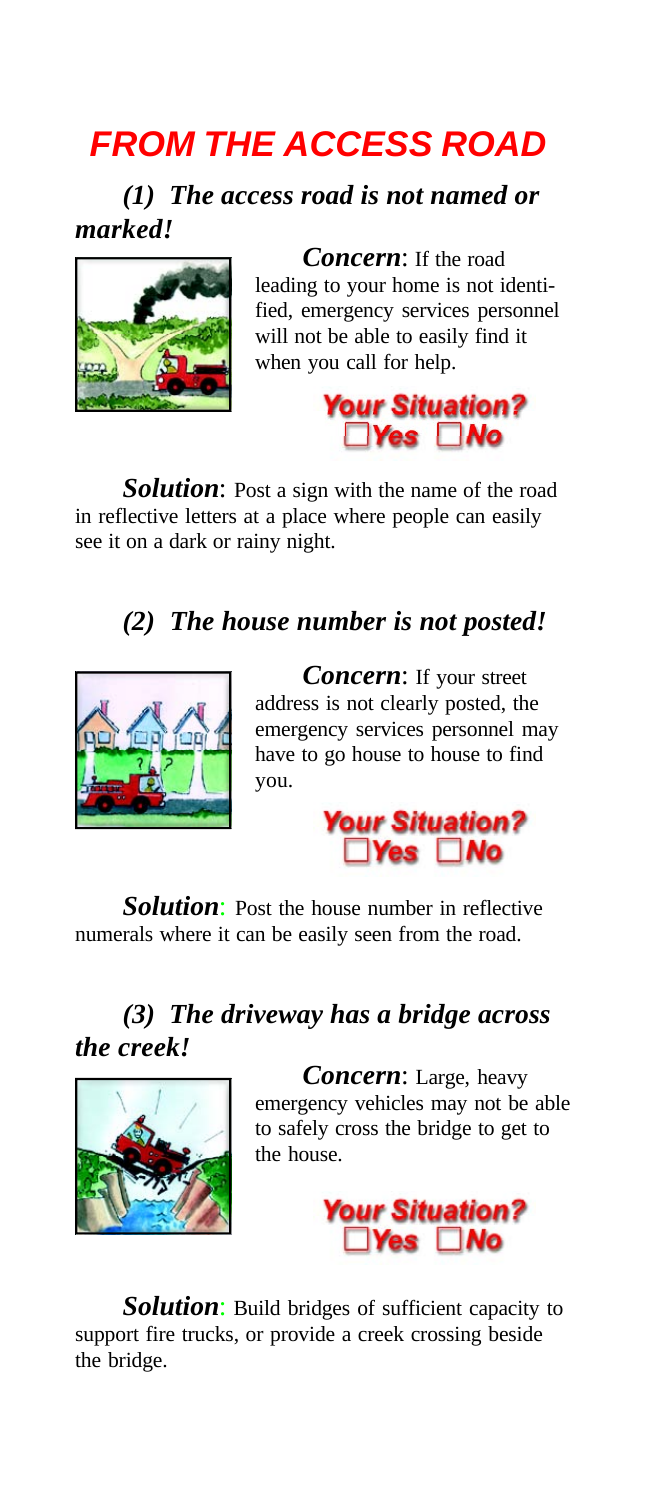### *(4) The driveway is steep and narrow!*



*Concern*: If the driveway is steep and narrow, emergency vehicles may not be able to gain quick access to the house.



**Solution:** Keep driveway grades reasonable; provide a hard surface that will support a fire engine; make it wide enough for a big vehicle (fire truck).

#### *(5) The brush or vegetation grows up to the edge of the road!*



*Concern*: Flammable vegetation too close to the road will make it unsafe to travel (going in or coming out) during a wildfire.



*Solution*: Reduce flammable vegetation at least 15 feet on each side of the driveway.

#### *(6) The driveway is over ¼-mile in length and there is little or no area for a fire engine to turn around!*



*Concern*: The first fire engine will block the driveway so you can't leave; it is too far to lay hose from the road to the house.



*Solution*: Keep driveways as short as possible, and provide a turn around/parking area near the house to accommodate a fire truck.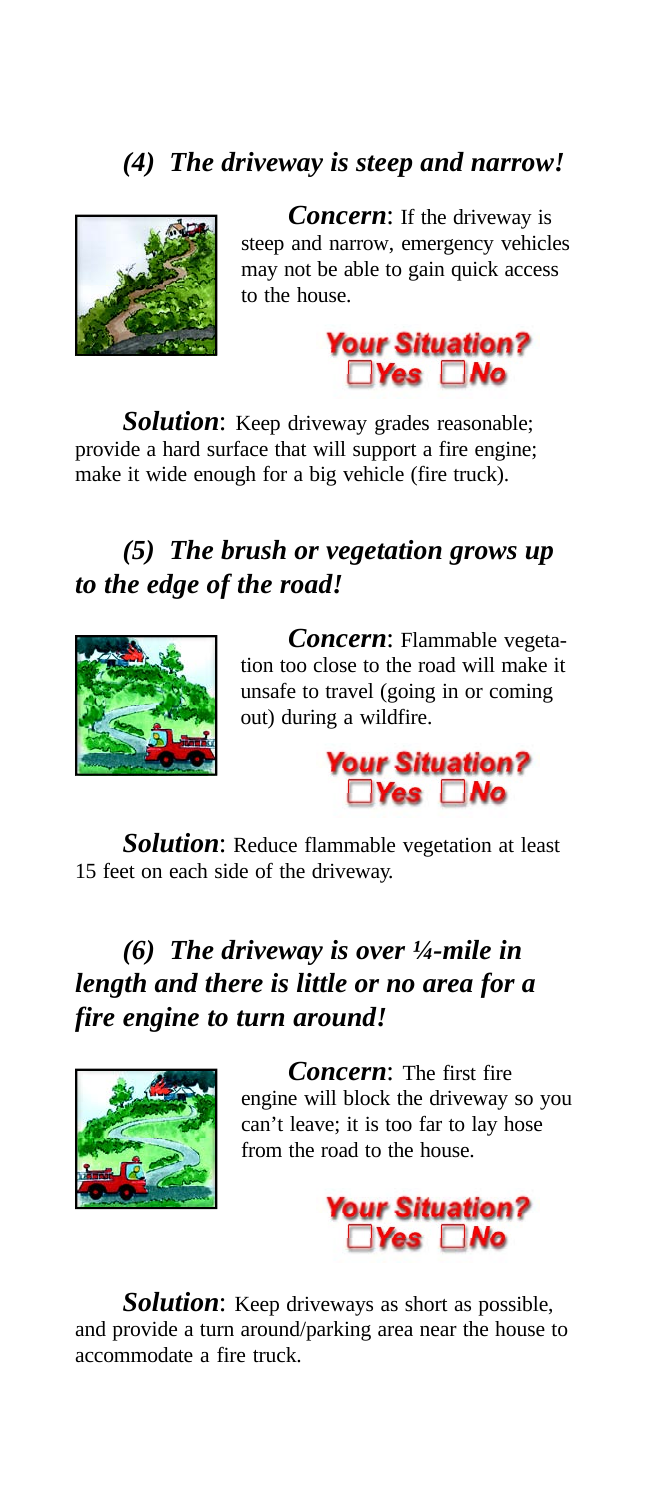# *OUTSIDE THE HOME*

*(1) The native vegetation grows up to the side of your home!*



*Concern*: Direct flame contact and radiant heat from burning brush/trees will set your house on fire.



**Solution:** Maintain at least a 30-foot clearance (more on steep slopes) of flammable vegetation around the house. Use fire resistant plants for landscaping.

### *(2) Tree limbs are within 10-feet of your chimney or stovepipe!*



*Concern*: Sparks from the chimney can set the tree on fire, which in turn can set the house on fire.



*Solution*: Remove all tree limbs from within 10 feet of the chimney; remove all dead limbs overhanging or near the house.

### *(3) The trees around the house have dead limbs near the ground!*



*Concern*: A grass fire can climb up the tree and spread to other trees and then to the house.



*Solution*: Remove all dead limbs within 15 feet of the ground.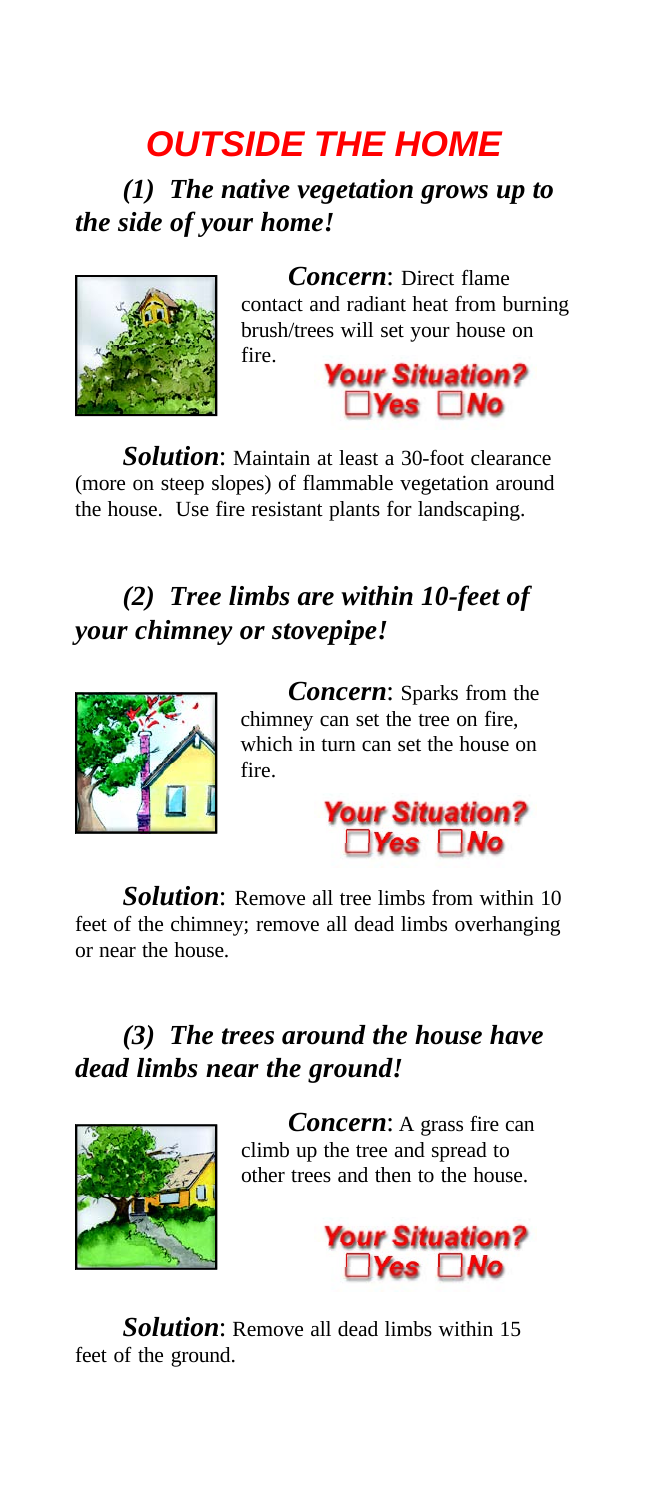#### *(4) Dry grass grows right up next to the house!*



*Concern*: A grass fire can spread directly to the house.



*Solution*: Remove all dry grass within 3 feet of the building; keep all other dry grass within 30 feet mowed short.

#### *(5) Wood is stacked next to your home!*



*Concern*: Sparks from a wildfire can land in the woodpile and a fire there will spread quickly to the house.



**Solution:** Stack firewood at least 30 feet away from the house, and cover it with a non-flammable cover.

#### *(6) Grass/brush grows right up to and under the LPG tank!*



*Concern*: If the wildfire spreads to the tank, it may explode; the area is too dangerous for firefighters to stay.



*Solution*: Remove all flammable material from within 15 feet of the LPG tank.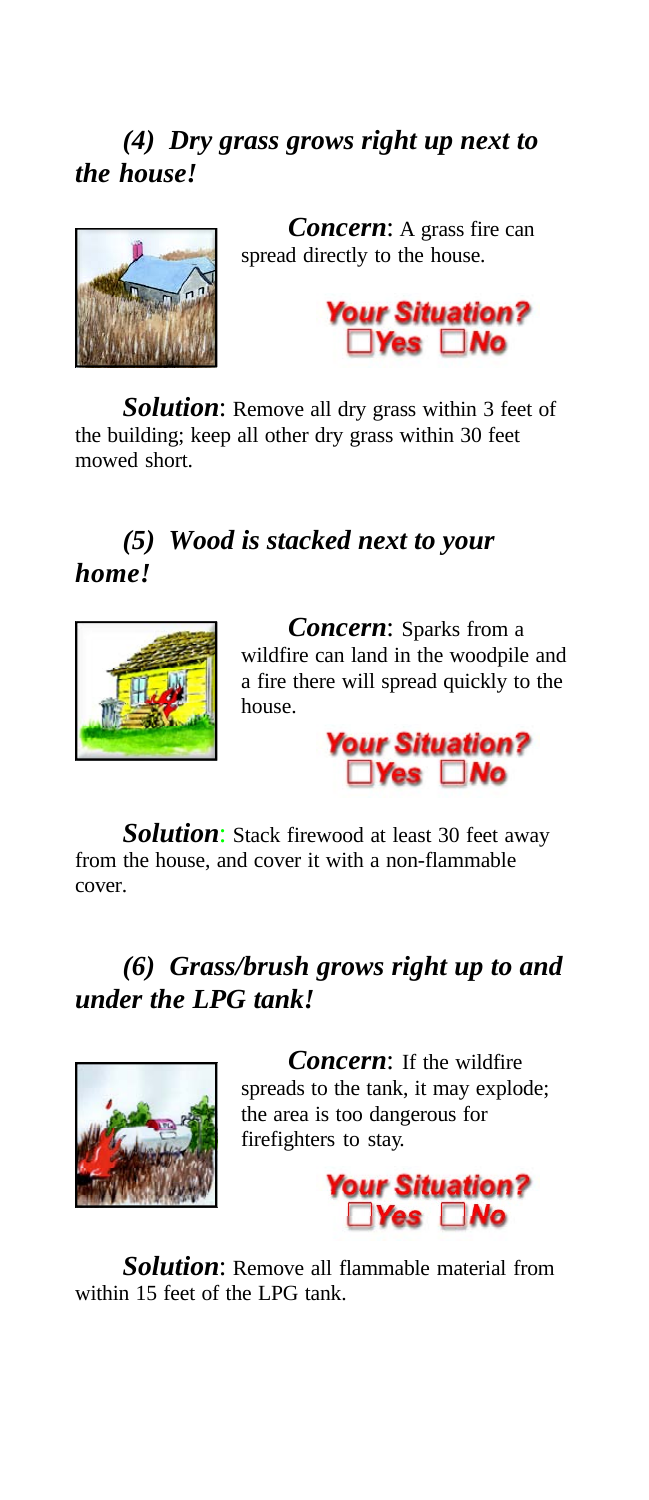# *THE STRUCTURE ITSELF*

*(1) The roof is constructed of a flammable material!*



*Concern*: Sparks from a wildfire can land on the roof, starting the house on fire.



**Solution:** Use ignition-resistant roofing materials such as steel, tile, or composition roofing. Steep steel roofs don't collect leaves/needles.

### *(2) The exterior siding is constructed of a flammable material!*



*Concern*: Sparks and radiant heat from a wildfire can set the siding on fire.



**Solution:** Use ignition-resistant siding such as aluminum or steel siding. Vinyl siding melts easily. Log walls are thick enough to be fire resistant.

#### *(3) The windows are large and single pane!*



*Concern*: Radiant heat from a wildfire can ignite materials inside the house, especially flimsy curtains.



*Solution*: Use double or triple glazed energy efficient glass to provide insulation and reflect radiant heat. Use non-flammable blinds.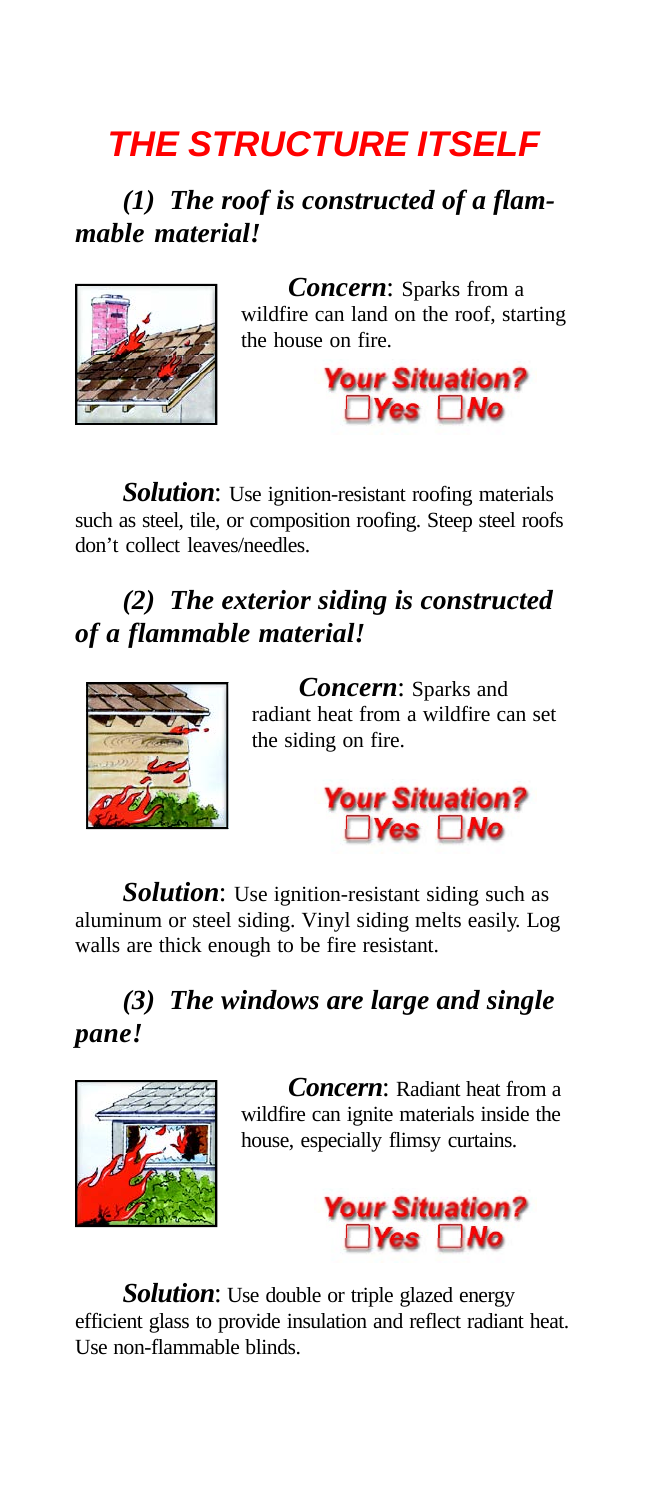#### *(4) The eaves are open!*



*Concern*: Embers can collect in wind eddies under the eaves, setting the house on fire.



**Solution:** Box in the eaves, and use small gauge screen to cover vent openings to keep sparks (and insects) out of the attic.

#### *(5) Attic vents are open!*



*Concern*: Sparks and embers from a wildfire can enter the attic and set the house on fire.



*Solution*: Cover attic vent openings with small gauge wire screen to keep sparks out

#### *(6) The undersides of wood decks attached to the house are not enclosed!*



*Concern*: Dry grass or sparks and embers under the deck can set the house on fire.



*Solution*: Skirt wood decks with non-flammable siding backed by wire screen to keep out critters and fire.